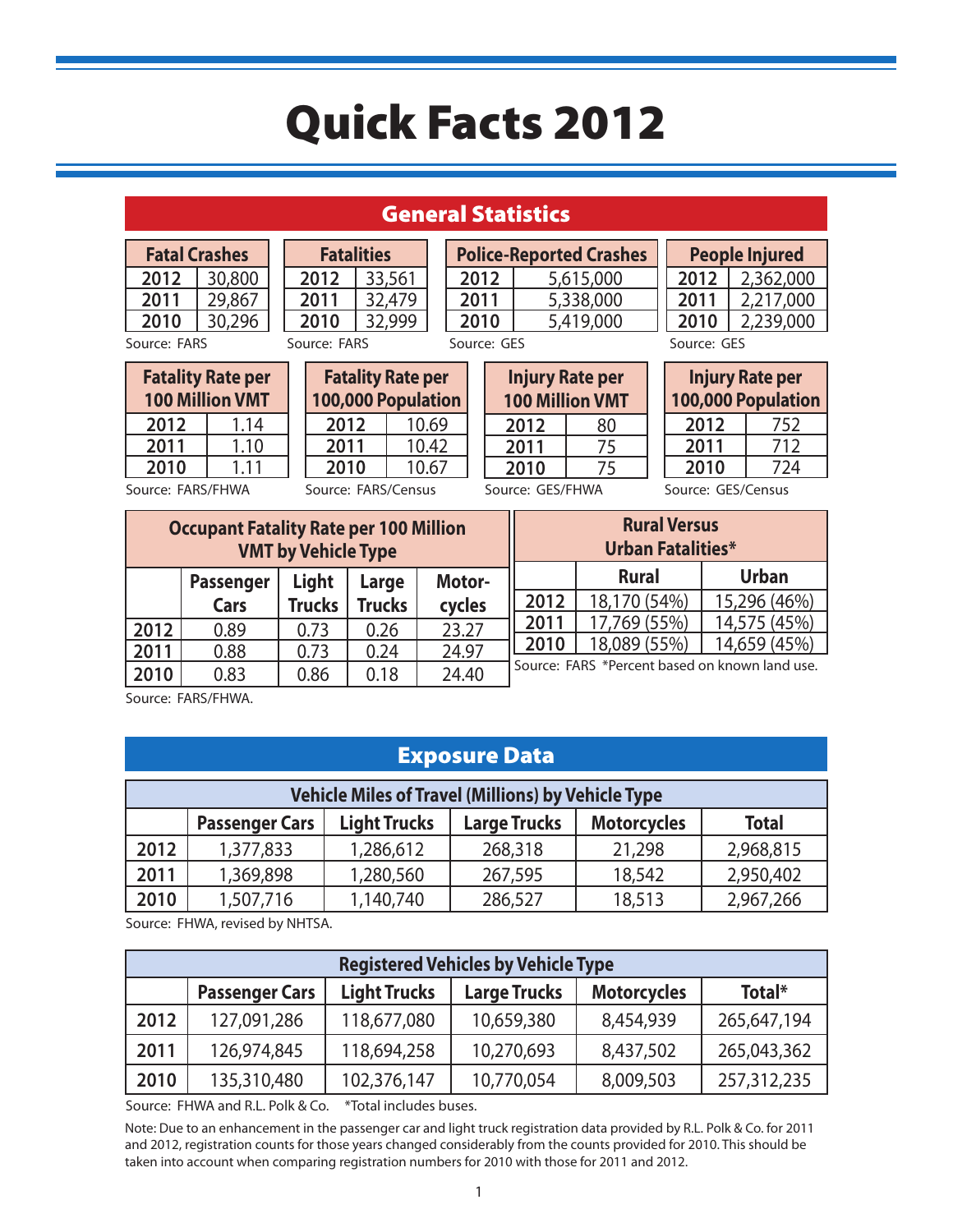### Clock Facts

**Alcohol-Impaired Driving Fatalities per Day** 2012 28 **2011** 27

|          | <b>Fatalities</b><br>per Day |
|----------|------------------------------|
| 2012     | 92                           |
| 2011     | 89                           |
| 2010     | 90                           |
| <b>-</b> |                              |

**2010** 28 Source: FARS

**Pedestrian Fatalities per Day 2012** 13 **2011** 12 **2010** 12

Source: FARS

| per Day | <b>People Injured</b> |
|---------|-----------------------|
| 2012    | 6,454                 |
| 2011    | 6,074                 |
| 2010    | 6,134                 |

Source: FARS

| per Day | <b>Pedestrians Injured</b> |
|---------|----------------------------|
| 2012    | 208                        |
| 2011    | 189                        |
| 2010    | 192                        |

Source: GES

|                                                                                                                                                                                                                                                                                                                                                    | <b>Service Service Service Service Service</b> |  |  |  |
|----------------------------------------------------------------------------------------------------------------------------------------------------------------------------------------------------------------------------------------------------------------------------------------------------------------------------------------------------|------------------------------------------------|--|--|--|
| and the state of the state of the state of the state of the state of the state of the state of the state of th<br>and the state of the state of the state of the state of the state of the state of the state of the state of th<br>and the state of the state of the state of the state of the state of the state of the state of the state of th |                                                |  |  |  |

| <b>Alcohol-Impaired Driving</b><br><b>Fatal Crashes</b> |       |  |  |  |
|---------------------------------------------------------|-------|--|--|--|
| 2012                                                    | 8,364 |  |  |  |
| 2011                                                    | 8,997 |  |  |  |
| 2010                                                    | 9,248 |  |  |  |
|                                                         |       |  |  |  |

| AV. | ı. |  |
|-----|----|--|
|     |    |  |

Source: GES

| <b>Alcohol-Impaired Driving Fatalities and</b><br><b>Fatality Rate per 100 Million VMT</b> |        |      |  |  |  |
|--------------------------------------------------------------------------------------------|--------|------|--|--|--|
| <b>Fatalities</b><br><b>Fatality Rate</b>                                                  |        |      |  |  |  |
| 2012                                                                                       | 10,322 | 0.35 |  |  |  |
| 2011                                                                                       | 9,865  | 0.33 |  |  |  |
| 2010                                                                                       | 10,136 | 0.34 |  |  |  |

Source: FARS

Source: FARS/FHWA

| <b>Percent of Drivers Involved in Fatal Crashes</b><br>Who Had a BAC of .08 or Higher, by Vehicle Type |                                                                                           |     |    |     |  |  |  |
|--------------------------------------------------------------------------------------------------------|-------------------------------------------------------------------------------------------|-----|----|-----|--|--|--|
|                                                                                                        | <b>Light Trucks</b><br><b>Large Trucks</b><br><b>Motorcycles</b><br><b>Passenger Cars</b> |     |    |     |  |  |  |
| 2012                                                                                                   | 23%                                                                                       | 22% | 2% | 27% |  |  |  |
| 2011                                                                                                   | 24%                                                                                       | 21% | 1% | 29% |  |  |  |
| 2010                                                                                                   | 24%                                                                                       | 22% | 1% | 79% |  |  |  |

Source: FARS

| Percent of Drivers Involved in Fatal Crashes Who Had a BAC of .08 or Higher, by Age |           |           |           |       |       |       |       |       |              |
|-------------------------------------------------------------------------------------|-----------|-----------|-----------|-------|-------|-------|-------|-------|--------------|
|                                                                                     | $16 - 20$ | $21 - 24$ | $25 - 34$ | 35-44 | 45-54 | 55-64 | 65-74 | $75+$ | <b>Total</b> |
| 2012                                                                                | 18%       | 32%       | 29%       | 25%   | 21%   | 14%   | 9%    | 5%    | 21%          |
| 2011                                                                                | 20%       | 32%       | 30%       | 24%   | 21%   | 14%   | 8%    | 5%    | 21%          |
| 2010                                                                                | 18%       | 34%       | 30%       | 25%   | 21%   | 14%   | 8%    | 4%    | 22%          |

Source: FARS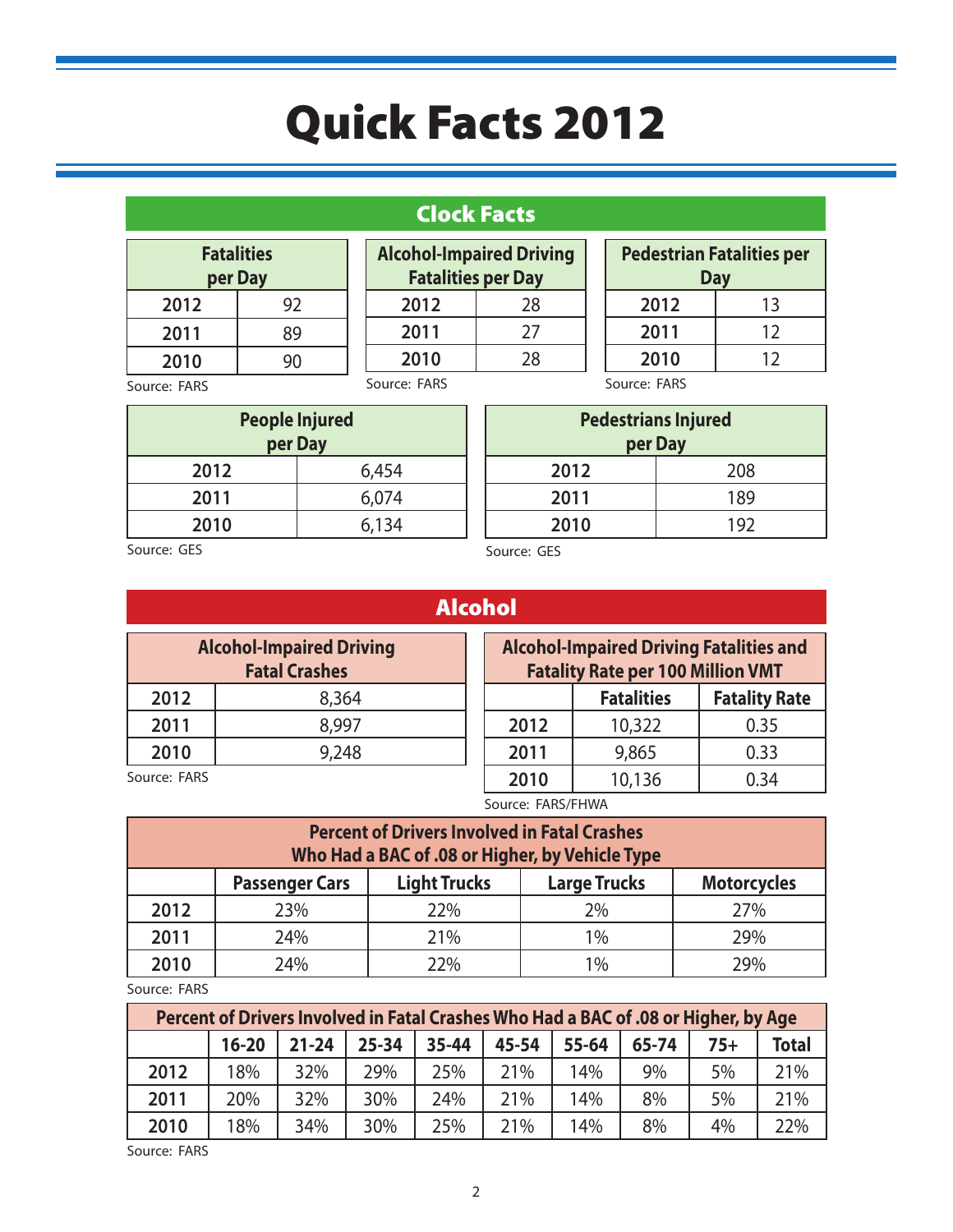### Occupant Protection

| <b>Nationwide Seat Belt</b><br><b>Use Rate</b> |     |  |  |  |
|------------------------------------------------|-----|--|--|--|
| 2012                                           | 86% |  |  |  |
| 2011                                           | 84% |  |  |  |
| 2010                                           | 85% |  |  |  |

**Child Restraint Use by Age <4 Years 4-7 Years 8-12 Years 2012** -- -- -- **2011** 96% 90% 88% **2010** --  $\begin{vmatrix} - & - & \end{vmatrix}$  --

Source: NOPUS

Source: NSUBS

|      | Passenger Vehicle Occupant Fatalities Who Were Unrestrained*, by Age Group |                     |                    |           |                                                               |       |                                                           |
|------|----------------------------------------------------------------------------|---------------------|--------------------|-----------|---------------------------------------------------------------|-------|-----------------------------------------------------------|
|      |                                                                            |                     |                    |           | <4 Years   4-7 Years   8-12 Years   13-15 Years   16-20 Years | $21+$ | <b>Total</b>                                              |
|      | $12012$ 71 (31%)                                                           |                     | $68(38%)$ 80 (45%) |           |                                                               |       | 140 (59%) 1,423 (60%) 8,541 (51%) 10,335 (52%)            |
|      | $ 2011 59(30\%) $                                                          | 60 (33%)            | '102(45%)          | 160 (65%) |                                                               |       | $\mid$ 1,538 (60%) $\mid$ 8,285 (51%) $\mid$ 10,215 (52%) |
| 2010 |                                                                            | 59 (26%)   77 (41%) | 84 (43%)           | 152 (57%) |                                                               |       | $\mid$ 1,538 (60%)   8,667 (51%)   10,590 (52%)           |

Source: FARS \*Where restraint use was known.

# Children

| <b>Children (&lt;5 Years Old) Fatalities by Person Type</b> |              |                        |                                              |                     |  |
|-------------------------------------------------------------|--------------|------------------------|----------------------------------------------|---------------------|--|
|                                                             | <b>Total</b> | <b>Total Occupants</b> | <b>Passenger Vehicle</b><br><b>Occupants</b> | <b>Nonoccupants</b> |  |
| 2012                                                        | 405          | 306                    | 298                                          | 99                  |  |
| 2011                                                        | 358          | 277                    | 273                                          |                     |  |
| 2010                                                        | 403          | 298                    | 291                                          | 105                 |  |

Source: FARS

| <b>Children (&lt;5 Years Old) Injured by Person Type</b> |              |                        |                                              |                     |  |  |
|----------------------------------------------------------|--------------|------------------------|----------------------------------------------|---------------------|--|--|
|                                                          | <b>Total</b> | <b>Total Occupants</b> | <b>Passenger Vehicle</b><br><b>Occupants</b> | <b>Nonoccupants</b> |  |  |
| 2012                                                     | 41,000       | 39,000                 | 39,000                                       | 2,000               |  |  |
| 2011                                                     | 48,000       | 46,000                 | 46,000                                       | 2,000               |  |  |
| 2010                                                     | 41,000       | 39,000                 | 39,000                                       | 2,000               |  |  |

Source: GES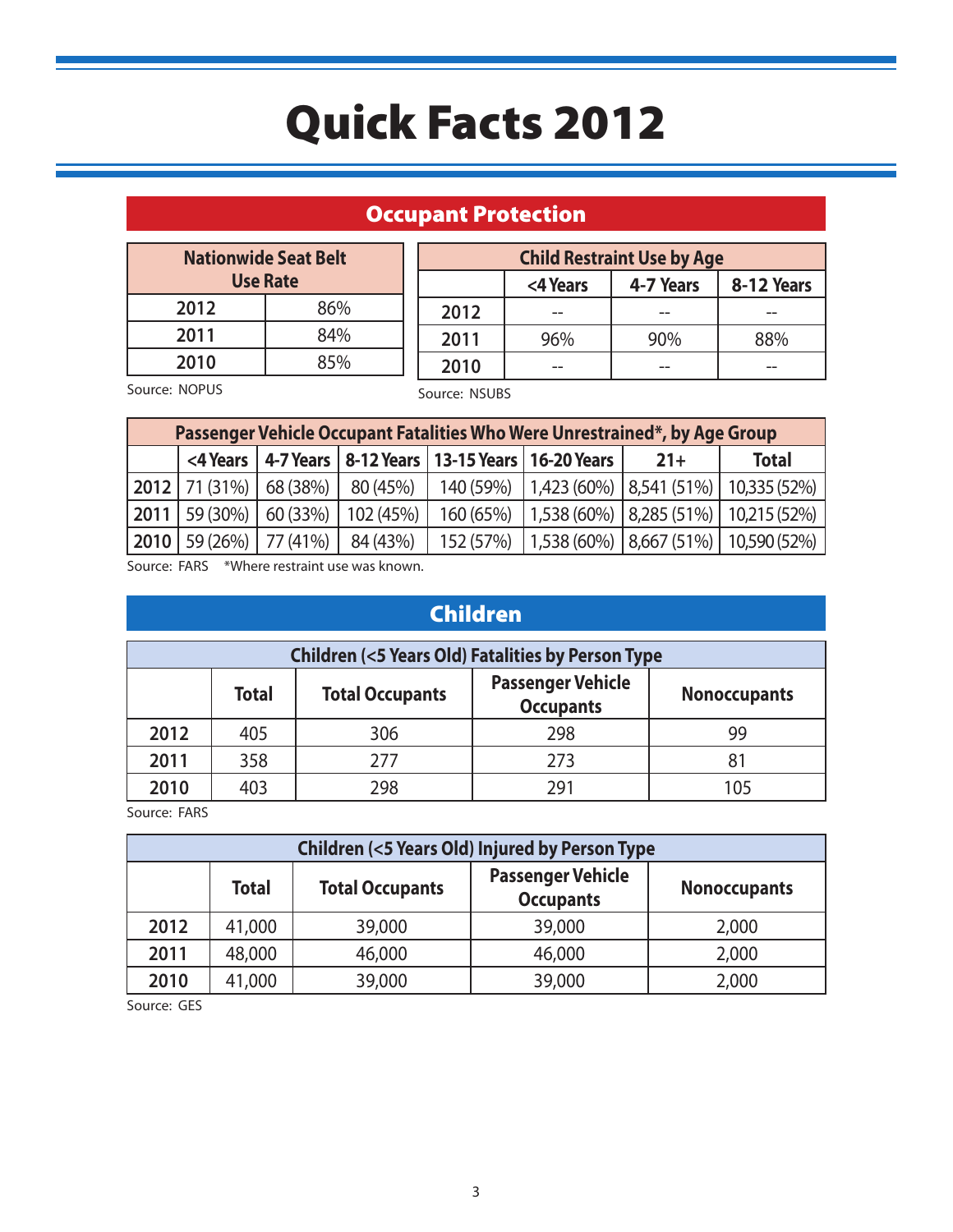#### School Bus

| <b>Total School Bus</b><br><b>Occupant Fatalities*</b>       |    |           |  |  |
|--------------------------------------------------------------|----|-----------|--|--|
| <b>Special-Use</b><br><b>School Bus</b><br><b>School Bus</b> |    |           |  |  |
| 2012                                                         | 12 | $\lambda$ |  |  |
| 2011                                                         | g  |           |  |  |
| 2010                                                         | 14 |           |  |  |

| <b>School Bus Occupant (Age 18 and</b><br><b>Younger) Fatalities*</b> |  |  |  |
|-----------------------------------------------------------------------|--|--|--|
| <b>Special-Use</b><br><b>School Bus</b><br><b>School Bus</b>          |  |  |  |
| 2012                                                                  |  |  |  |
| 2011                                                                  |  |  |  |
| 2010                                                                  |  |  |  |

Source: FARS \*In school-bus-related crashes.

Source: FARS \*In school-bus-related crashes.

| Pedestrian Fatalities (Age 18 and Younger) Struck by School Bus* |                                                    |  |  |  |
|------------------------------------------------------------------|----------------------------------------------------|--|--|--|
|                                                                  | <b>Special-Use School Bus</b><br><b>School Bus</b> |  |  |  |
| 2012                                                             |                                                    |  |  |  |
| 2011                                                             |                                                    |  |  |  |
| 2010                                                             |                                                    |  |  |  |

Source: FARS \*In school-bus-related crashes.

#### Motorcycles

| Motorcyclist<br><b>Fatalities</b> |       |  |  |
|-----------------------------------|-------|--|--|
| 4,957<br>2012                     |       |  |  |
| 2011<br>4,630                     |       |  |  |
| 2010                              | 4,518 |  |  |

| <b>Motorcyclist Fatalities Unhelmeted*</b> |             |  |  |
|--------------------------------------------|-------------|--|--|
| 2012                                       | 2,036 (42%) |  |  |
| 2011                                       | 1,852 (41%) |  |  |
| 2010                                       | 1,868 (42%) |  |  |

| <b>Motorcyclists</b><br><b>Injured</b> |        |  |  |
|----------------------------------------|--------|--|--|
| 2012                                   | 93,000 |  |  |
| 2011<br>81,000                         |        |  |  |
| 2010<br>82,000                         |        |  |  |
| Source: GES                            |        |  |  |

Source: FARS

Source: FARS

\*Percent where helmet use was known.

### Speeding

| <b>Speeding-Related Fatalities</b> |              |  |
|------------------------------------|--------------|--|
| 2012                               | 10,219 (30%) |  |
| 10,001 (31%)<br>2011               |              |  |
| 10,508 (32%)<br>2010               |              |  |

Source: FARS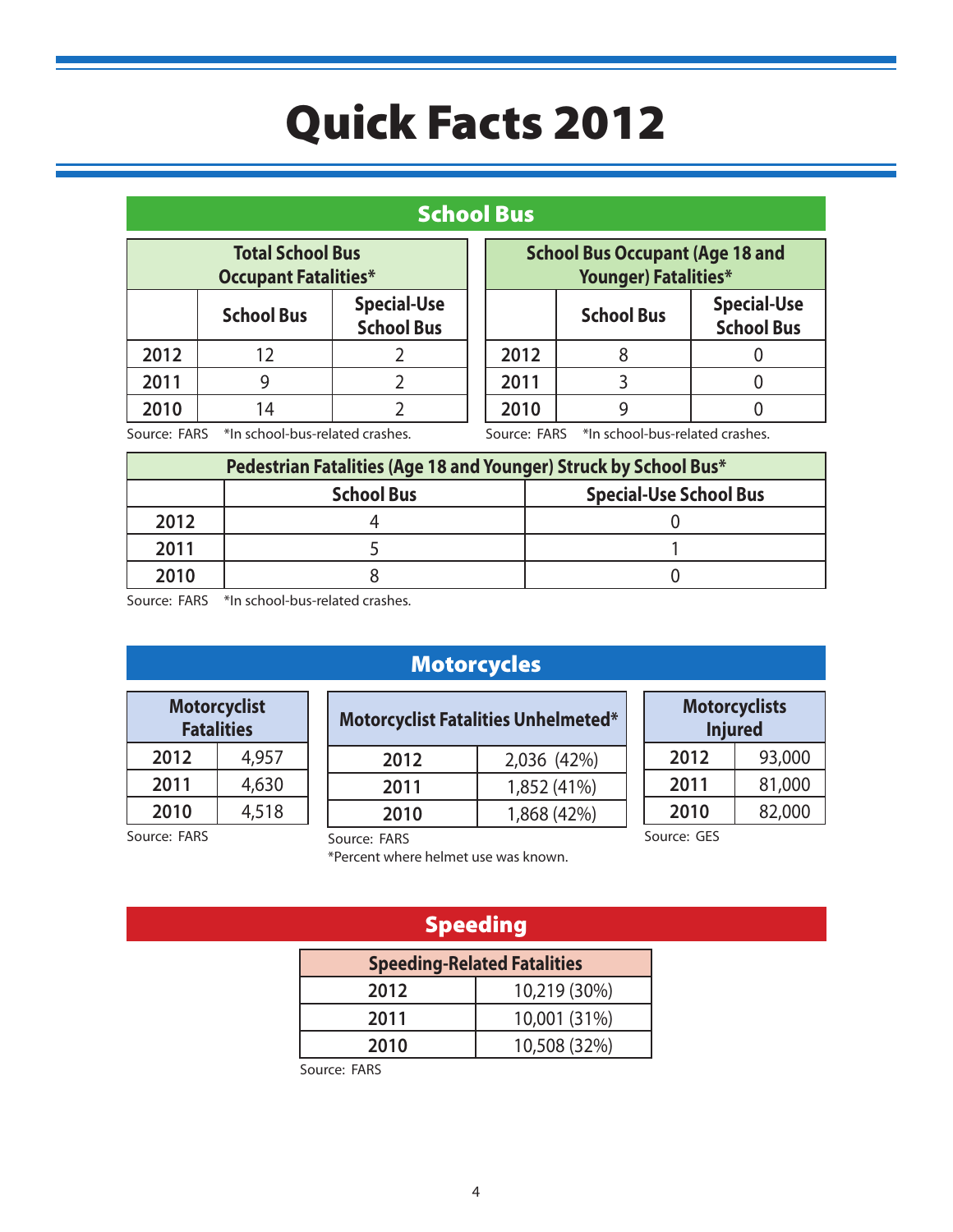### Large Trucks

| <b>Fatalities in Crashes Involving</b><br><b>Large Trucks</b> |       | <b>People Injured in Crashes Involving</b><br><b>Large Trucks</b> |         |
|---------------------------------------------------------------|-------|-------------------------------------------------------------------|---------|
| 2012                                                          | 3,921 | 2012                                                              | 104,000 |
| 2011                                                          | 3,781 | 2011                                                              | 88,000  |
| 2010                                                          | 3,686 | 2010                                                              | 80,000  |
| $C_1, \ldots, C_n$                                            |       | $C = 1$                                                           |         |

Source: FARS

Source: GES

| Percent of Fatalities in Crashes Involving Large Trucks by Person Type |                                                                                     |     |     |  |
|------------------------------------------------------------------------|-------------------------------------------------------------------------------------|-----|-----|--|
|                                                                        | <b>Occupants of Other Vehicles</b><br><b>Truck Occupants</b><br><b>Nonoccupants</b> |     |     |  |
| 2012                                                                   | 18%                                                                                 | 73% | 10% |  |
| 2011                                                                   | 17%                                                                                 | 72% | 11% |  |
| 2010                                                                   | 14%                                                                                 | 76% | 10% |  |

Source: FARS

## **Pedestrians**

| <b>Pedestrian</b><br><b>Fatalities</b> |       |  |
|----------------------------------------|-------|--|
| 2012                                   | 4,743 |  |
| 2011<br>4,457                          |       |  |
| 2010                                   | 4,302 |  |

**Fatally Injured Pedestrians\* Who Had Been Drinking 2012** 1,805 (40%) **2011** 1,744 (41%) **2010** 1,608 (40%)

| <b>Pedestrians</b><br><b>Injured</b> |        |  |  |
|--------------------------------------|--------|--|--|
| 76,000<br>2012                       |        |  |  |
| 69,000<br>2011                       |        |  |  |
| 2010                                 | 70,000 |  |  |

Source: FARS

Source: FARS \*Age 14 and older.

Source: GES

**Pedalcyclists Injured 2012** 49,000 **2011** 48,000 **2010** 52,000

## Pedalcyclists

| <b>Pedalcyclist Fatalities</b> |     |  |
|--------------------------------|-----|--|
| 2012                           | 726 |  |
| 2011                           | 682 |  |
| 2010                           | 623 |  |

#### Source: GES

Source: FARS